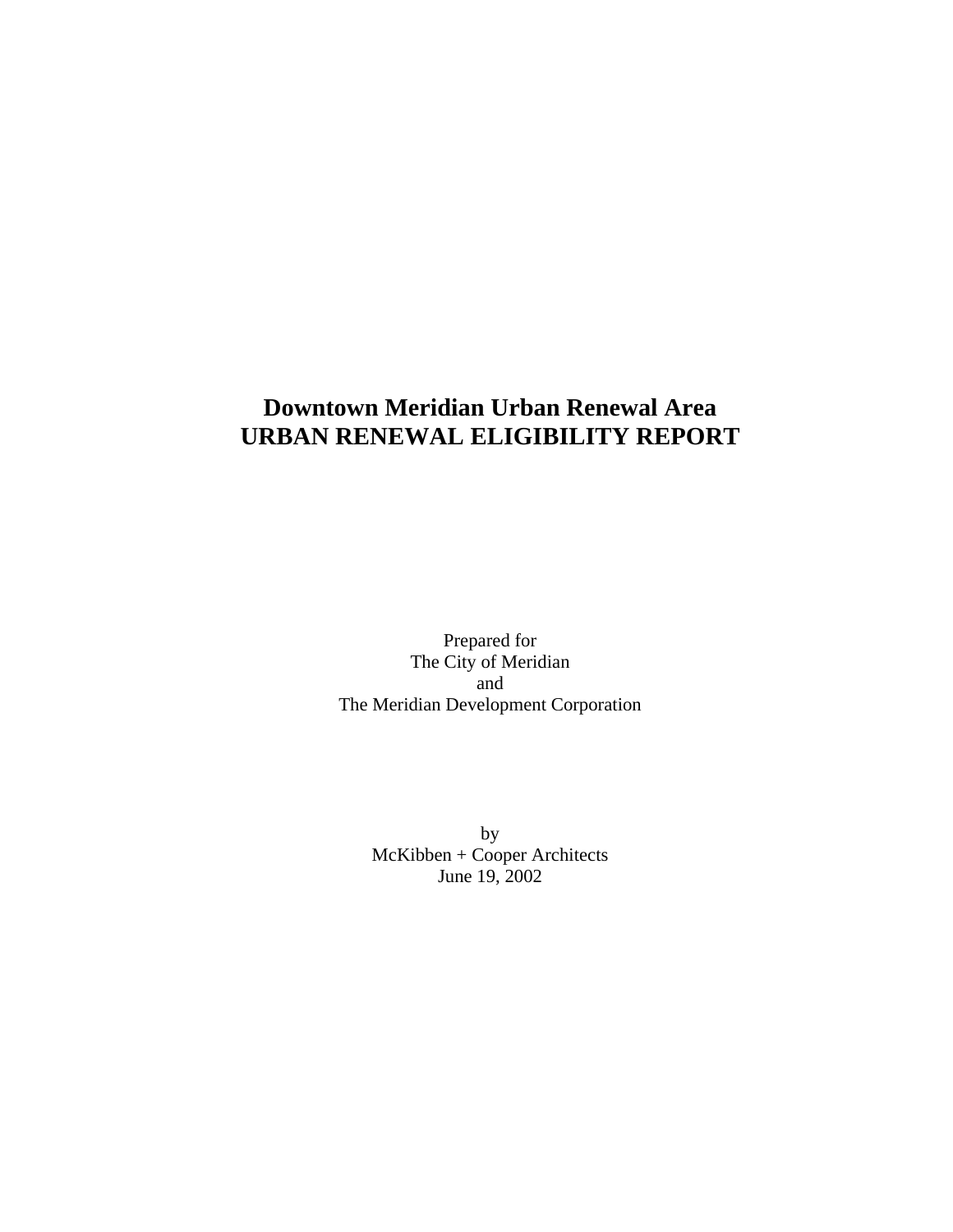#### **Authorization of the Report**

An agreement of May 2002, with the City of Meridian, Idaho, authorized preparation of the subject report. The Report provides visual observations of some of the conditions for eligibility of the Downtown Meridian Urban Renewal Area as an urban renewal area as per Idaho Code. The ability to plan and initiate urban renewal projects in the Area is contingent on the eligibility of the Area. Determination of eligibility is the first step of four in the planning process of an urban renewal area. An outline of the planning process is described below.

#### **Urban Renewal Planning Process**

(1) Meridian City Council must make a resolution with findings as per Idaho Code for a defined geographic area within the city to be designated as the urban renewal area.

#### Idaho Code Section 50-2008(a) states:

An urban renewal project for an urban renewal area shall not be planned or initiated unless the local governing body has, by resolution, determined such area to be a deteriorated area or a deteriorating area or a combination thereof and designated such area as appropriate for an urban renewal project.

#### DEFINITION OF DETERIORATING AREA, I.C.

#### § 50-2018(i) AND DETERIORATED AREA, I.C.

 $§ 50-2903(7)(b)$  and (c):

## 50-2018(i) and 50-2903(7)(b) are substantially the same:

A "Deteriorating area" shall mean an area which by reason of the presence of (1) a substantial number of deteriorated or deteriorating structures; (2) predominance of defective or inadequate street layout; (3) faulty lot layout in relation to size, adequacy, accessibility or usefulness; (4) insanitary or unsafe conditions; (5) deterioration of site or other improvements; (6) diversity of ownership; (7) tax or special assessment delinquency exceeding the fair value of the land; (8) defective or unusual conditions of title; (9) or the existence of conditions which endanger life or property by fire and other causes; (10) or any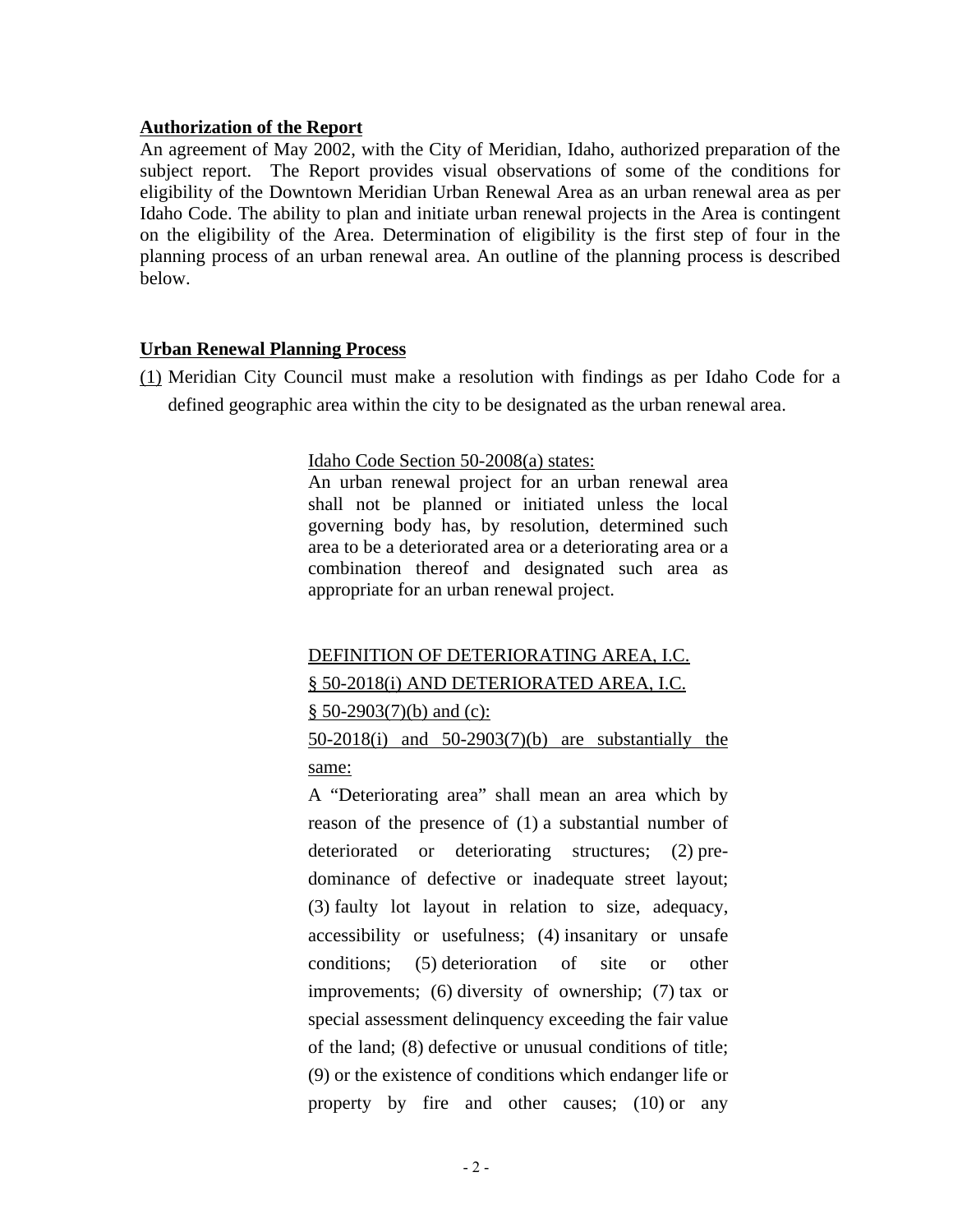combination of such factors], (a) (results in economic underdevelopment of the area)\*; (b) substantially impairs or arrests the sound growth of a municipality; (c) retards the provision of housing accommodations; or (d) constitutes an economic or social liability; and (e) is a menace to the public health, safety, morals or welfare in its present condition or use: Provided, that if such deteriorating area consists of open land the conditions contained in the proviso in section 50-2008(d), Idaho Code, shall apply.

50-2903(7)(c) Any area which is predominately open and which because of obsolete platting, diversity of ownership, deterioration of structures or improvements, or otherwise, results in economic underdevelopment of the area or substantially impairs or arrests the sound growth of a municipality. The provisions of section 50- 2008(d), Idaho Code, shall apply to open areas.

\*Appears only in the revenue allocation statute.

- (2) The Urban Renewal Agency (Meridian Development Corporation) must prepare an urban renewal plan and recommend its approval to the Meridian City Council.
- (3) The Meridian City Council must refer the urban renewal plan to the Meridian Planning and Zoning Commission and set a public hearing on the Plan. The Meridian Planning and Zoning Commission must complete findings that the urban renewal plan conforms to the City's Comprehensive Plan.
- (4) Meridian City Council must hold a public hearing and adopt an ordinance approving the Plan.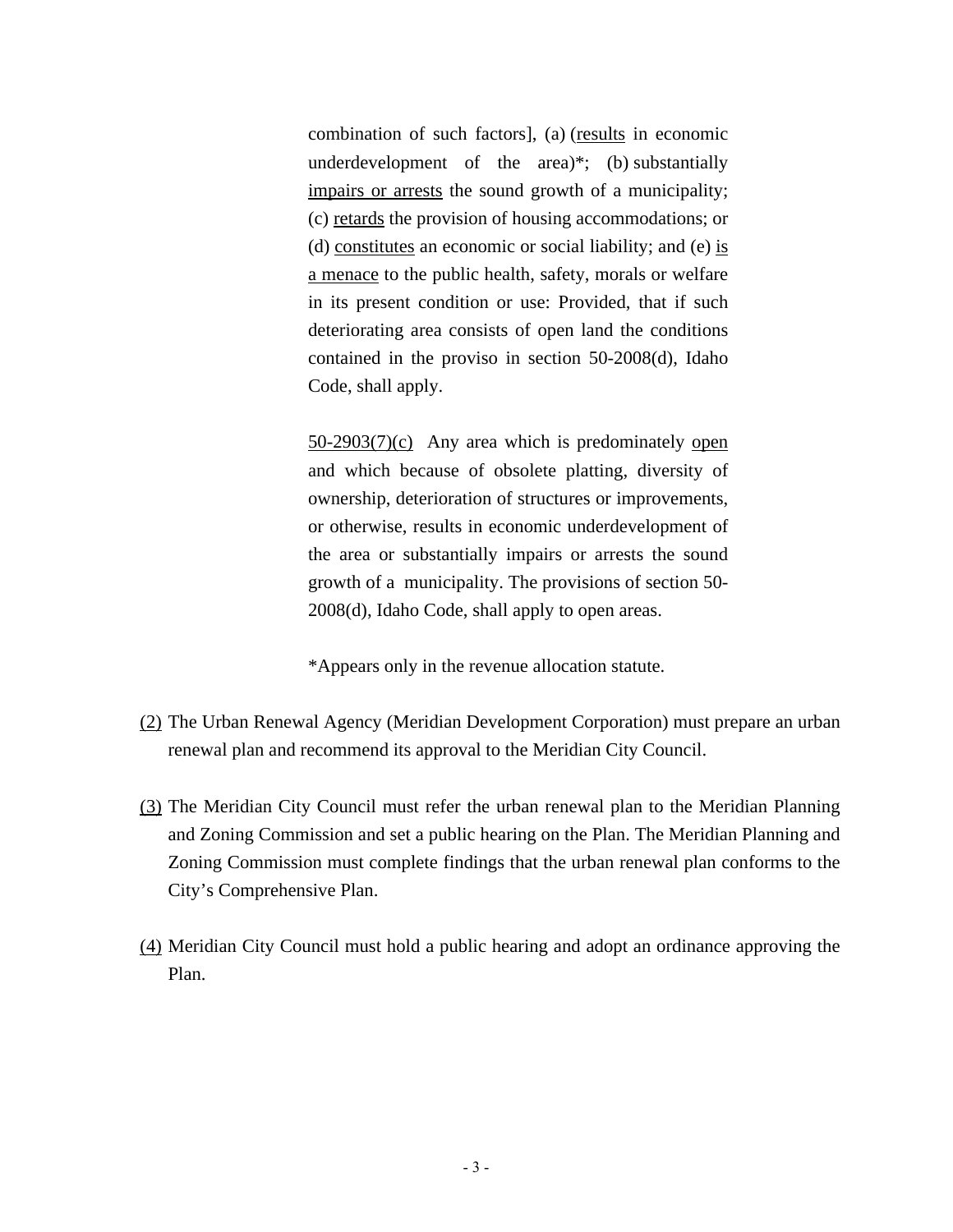#### **Observed Conditions of Deterioration in Designated Area**

The definition of a deteriorating and deteriorated area, noted above [Idaho Code §§ 50-2018(i) and 50-2903(7)(b)], lists ten different conditions that may be present in such an area, with the tenth being "any combination of such factors." The presence of some of the conditions was observed during field visits during May and June 2002 and was documented in photographs. Listed below is each condition, a description of how it was interpreted, and a response as to whether the condition was found in the Area." Because a portion of the Area, the southwest corner of Meridian Road and Waltman Lane, is predominately open land, this area must qualify under Idaho Code Section 50-2008(d), a copy of which is included in Attachment A. Attachment B is a map with the Downtown Meridian Urban Renewal Area outlined for reference. Photographs appear in Attachment C.

#### (1) Substantial number of deteriorated or deteriorating structures.

 "Deteriorated" structures are interpreted as those in such condition that they present a safety hazard and should be demolished. This Report does not include the in-depth investigation necessary to determine whether a structure has deteriorated to the point that demolition is required, so potentially "deteriorated" structures are identified as "deteriorating." "Deteriorating" structures are interpreted as those that are in a state of disrepair, may be empty, and are deemed detrimental to adjacent development or property improvement. For this report, exterior existing conditions were identified by visual observations from the street only. No in-depth analysis or interior observations were made.

Deteriorating structures were found in the area bounded by the Union Pacific Railroad Corridor, Main Street, Broadway Avenue, and W. 4<sup>th</sup> Street with the partially abandoned Old Creamery at Meridian Road and Broadway as the best example. The area along East Broadway Street east of Main Street has several old storefront commercial buildings that appear to have been empty and deteriorating for some time. The area bounded by the Rail Corridor, Main Street, Franklin Road, and E.  $4<sup>th</sup>$  Street includes some deteriorating houses as well as an old blacksmith shop with a fallen roof. Other areas with deteriorating structures include: the area bounded by Pine Street, Meridian Road, the Rail Corridor, and W. 4<sup>th</sup> Street and certain parcels along Meridian Road from Franklin Road to Cherry Lane.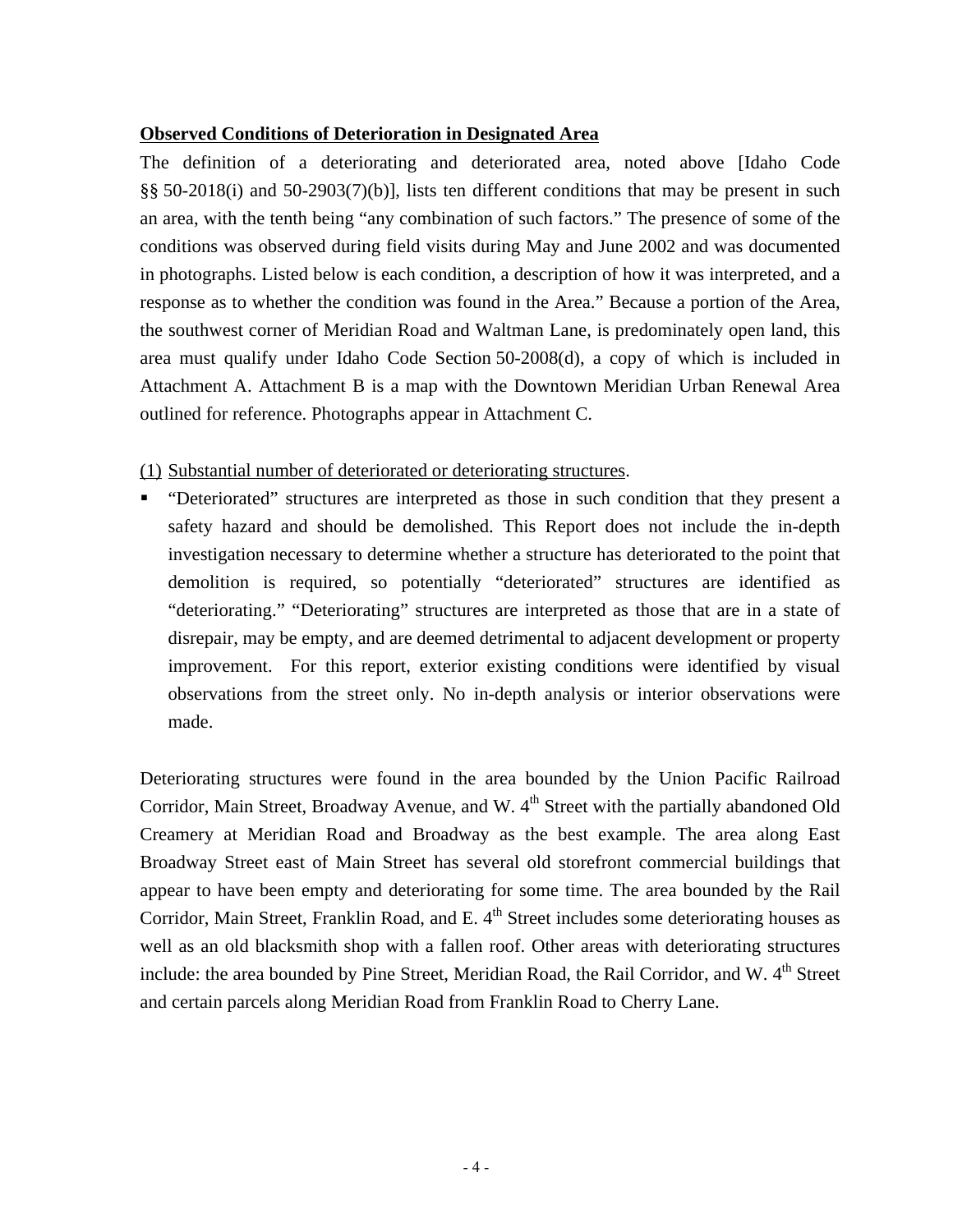#### (2) Predominance of defective or inadequate street layout.

Defective or inadequate street layouts are those that are include streets that are discontinuous, dead-end, do not serve the current intensity of use, or do not allow safe access for emergency vehicles.

While there are portions of a connected grid system within the Area, there are areas with discontinuous streets due to streets dead-ending at the railroad tracks and canals. This pattern reduces possibility of access, puts additional pressure on the connected streets for vehicular and pedestrian circulation, and creates a convoluted, unsafe condition for fire, police, and emergency medical service protection. This pattern was found in the following areas: the area bounded by Fairview Avenue, Carlton Street, 2 1/2 Street, and the Five Mile Canal; the areas near the Railroad Corridor west of Meridian Road and east of E. 3<sup>rd</sup> Street; and the area between Franklin Road and I-84 west of Meridian Road.

In addition, large parcels west of Meridian Road near the I-84 Interchange have difficult access to Main Street.

- (3) Faulty lot layout in relation to size, adequacy, accessibility or usefulness.
- Faulty lot layouts are those that are too small for reasonable development, have identifiable obstacles to development, have accessibility and safety problems, or are not useful for other reasons.

Small parcels inadequate for current typical commercial development exist throughout the Area.

Deep, narrow lots and flag lots, in the area west of Meridian Road between Franklin Road and the I-84 Interchange and in the area south of the Railroad Corridor between  $3<sup>rd</sup>$  and  $5<sup>th</sup>$ Streets, have rear portions that are underutilized and have safety access problems. Construction of additional streets and re-parcelization into smaller lots could provide additional building lots and an opportunity for existing owners to sell some of their underutilized land. Deep, narrow lots and flag lots west of Meridian Road north of Waltman Lane also have access and safety problems. Larger lots west of Meridian Road near the I-84 Interchange have inadequate access to Meridian Road and are not reasonably and safely connected to Waltman Lane. There are also parcels east of 2 1/2 Street that have difficult access.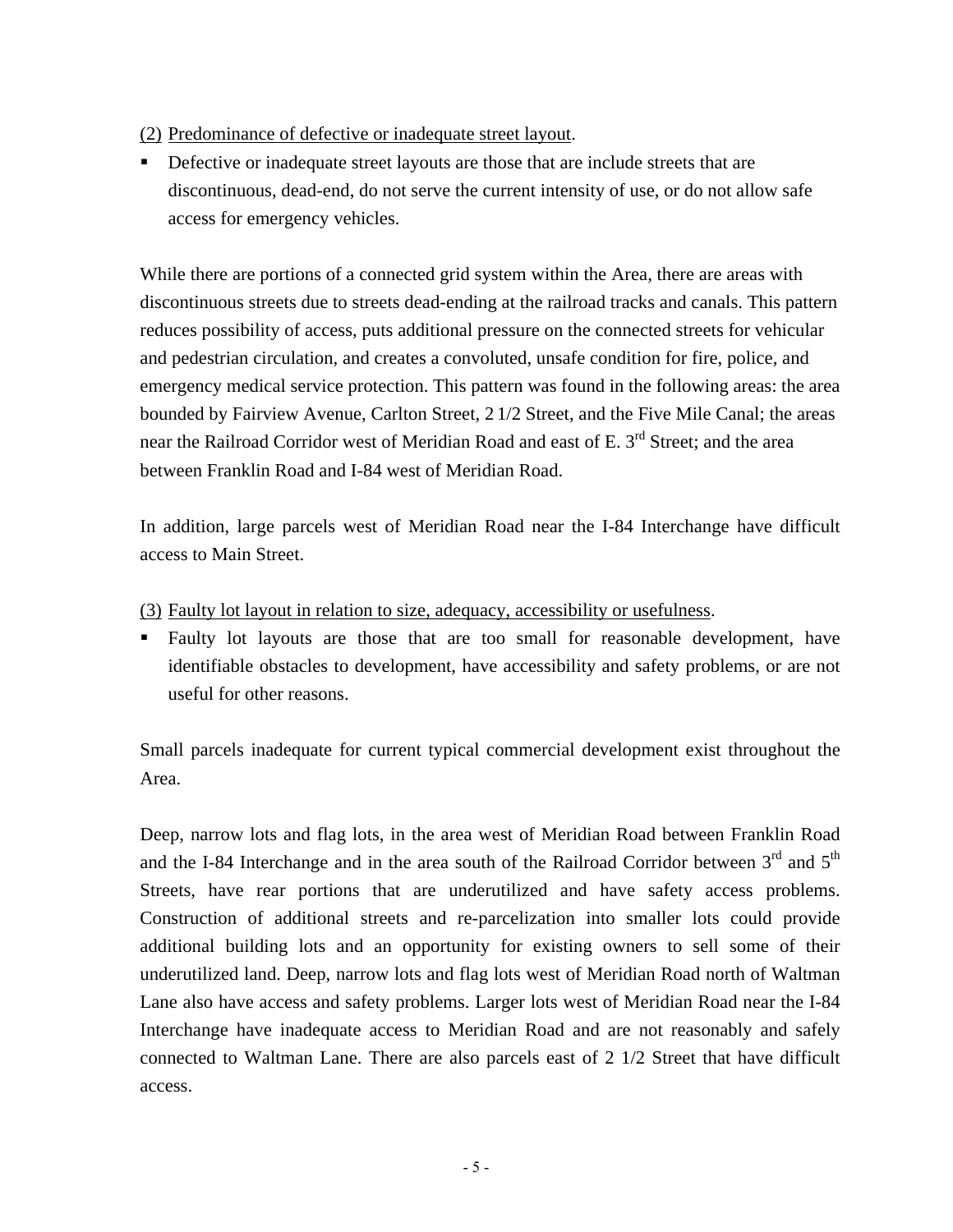(4) Insanitary or unsafe conditions.

 "Insanitary" conditions may include excessive amounts of junk, visible disabled vehicles, trash, and weeds in violation of City sanitation codes. "Unsafe" conditions may include empty, abandoned and deteriorating structures; lack of, discontinuous, or broken sidewalks; lack of, or broken curbs; lack of or discontinuous handicap accessibility; and lack of emergency vehicle access.

"Insanitary" conditions were identified in the area bounded by the Railroad Corridor, E.  $4<sup>th</sup>$ Street, Franklin Road, and Main Street in the form of junk, disabled vehicles, trash and weeds.

"Unsafe" conditions were identified in the area bounded by the Rail Corridor,  $E.4<sup>th</sup>$  Street, Franklin Road, and Main Street, where there are abandoned buildings, and few or no curbs and sidewalks. The primarily residential area bounded by the Railroad Corridor, Meridian Road, W. 4<sup>th</sup> Street, and Pine Street also has few curbs and non-existing, broken, or discontinuous sidewalks. The area west of Meridian Road between Washington Street and Fairview Avenue also has sidewalk problems and some deteriorating homes. The area bounded by Fairview Avenue, E. 3<sup>rd</sup> Street, Broadway Avenue, and Main Street also has sidewalk problems, disabled vehicles, junk, and weeds. Handicap accessible sidewalks are not available in most of the area except for Main Street and a few other commercial streets.

The following large lots have difficult access for emergency vehicles making these areas unsafe: the lots in the area west of Meridian Road between I-84 Interchange and Franklin Road; the lots in the area near Hope Arms west of Meridian Road; the lots in the area east of 2 1/2 Street; the lots on the Rail Corridor; the lots in the area bounded by Fairview Avenue, Washington Street, Meridian Road, and 2 1/2 Street.

Empty buildings exist on East and West Broadway, including the Old Creamery (which is empty except for one portion). Empty buildings also exist in the area bounded by the Railroad Corridor, E. 4<sup>th</sup> Street, Franklin Road, and Main Street and the area bounded by Cherry Lane, Meridian Road, the Rail Corridor, and W. 4<sup>th</sup> Street.

(5) Deterioration of site and other improvements.

Deteriorating site improvements include deteriorating elements other than buildings, such as parking lots, fences, landscaping, and auxiliary structures that make up a developed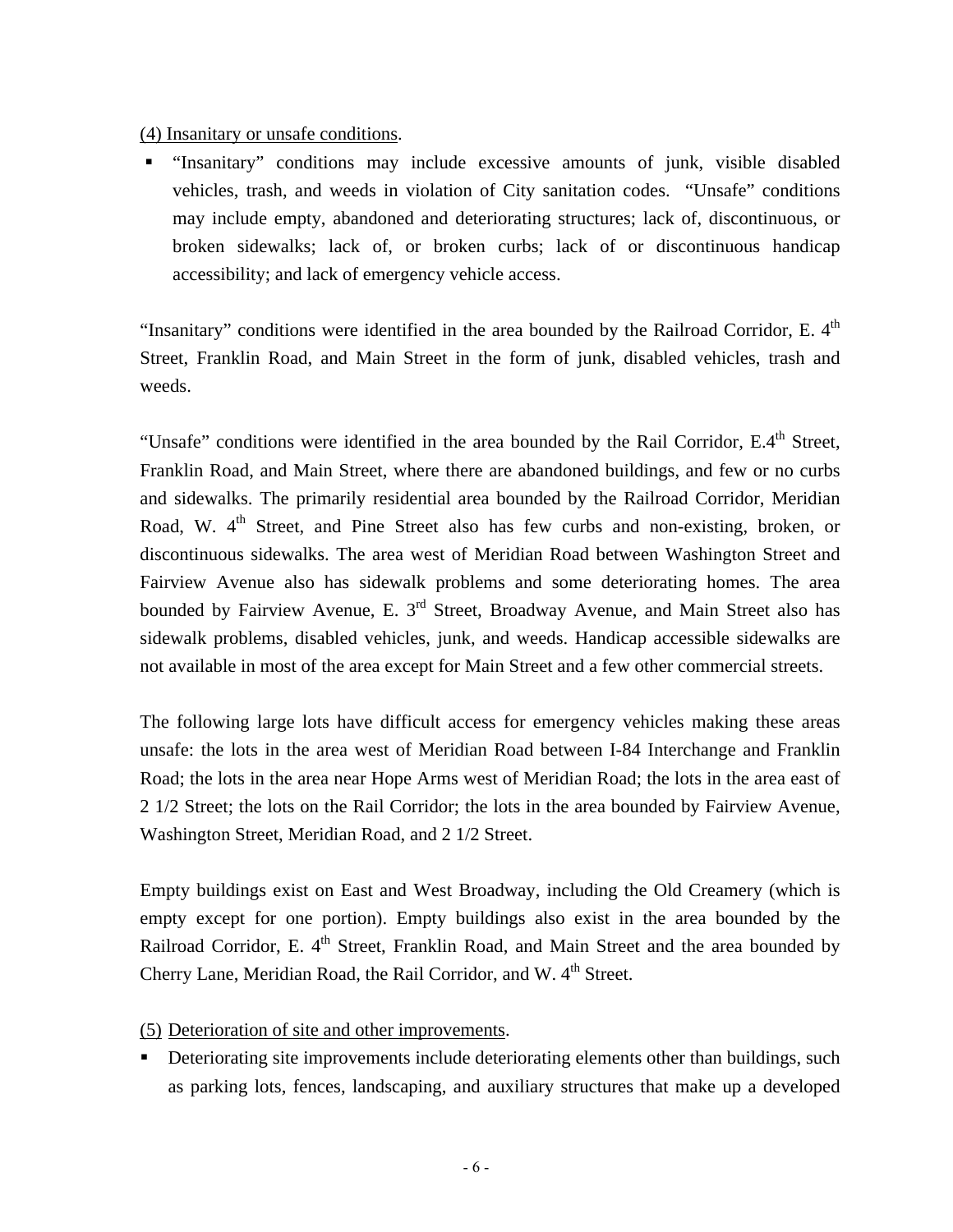property. Deteriorating "other improvements" include deteriorating off-site and public elements such as streets, sidewalks, curbs, gutters, bridges, storm drains, parks, water mains, sanitary sewers, and public facilities. This Report includes only a survey of visible, exterior, above-ground features. An analysis of below-ground infrastructure is not included in this Report, however the Meridian Public Works Department has acknowledged the presence of old clay sewers in the area that will require replacement as development occurs. The scope of this report does not include sites or analysis of such sewers.

"Unsafe" conditions, noted above in Item 4, include lack of and deteriorating sidewalks, curbs, gutters, and handicap accessibility. Additionally, driveways are deteriorating in these areas also.

Parking lot deterioration includes lots located in the following areas: near the Meridian Speedway, Storey Park, and the Old Creamery; in areas of industrial and commercial use near the Rail Corridor; in areas bounded by the Rail Corridor, E.  $4<sup>th</sup>$  Street, Franklin Road, and Meridian Road; and in areas east of Main Street at Fairview Avenue.

Deteriorating fencing, landscaping, driveway, shed and garages exist sprinkled throughout the area, with some severe cases on Meridian Road.

## (6) Diversity of ownership.

 Diversity of ownership is a characteristic applied to commercial areas where larger development parcels are necessary for viable commercial projects. When commercial areas are characterized by a proliferation of small parcels under different ownership, new development is often severely limited because of the difficulty in assembling large enough parcels at a reasonable cost.

Diversity of ownership in the form of small parcels exists primarily in the area roughly bounded by Fairview Avenue, E. 4<sup>th</sup> Street, Franklin Road, and Meridian Road. Pressure to re-develop small residential properties into commercial properties is potentially high in this area where high visibility from well-traveled roads exists (such as Main Street and Meridian Road).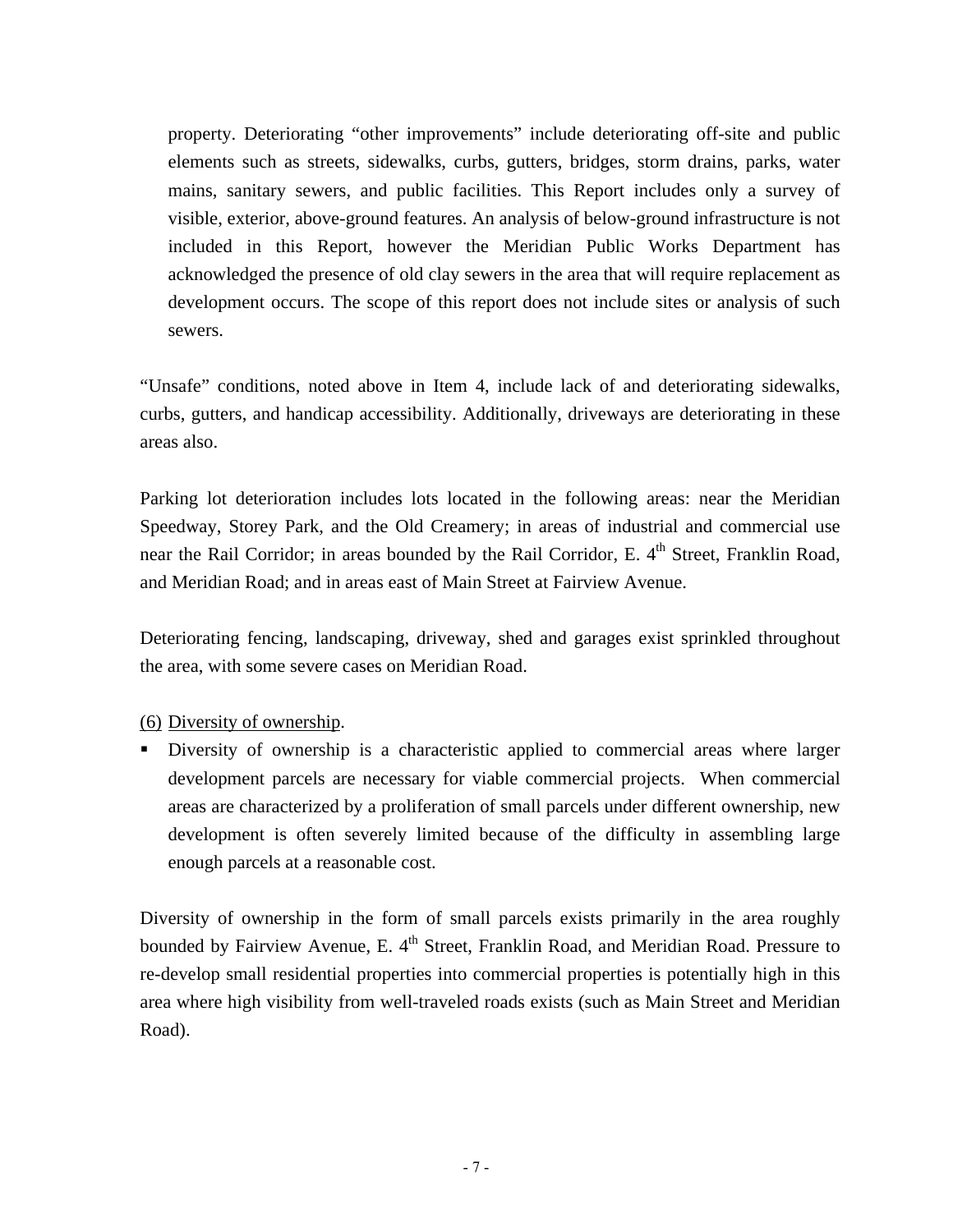(7) Tax of special assessment delinquency exceeding the fair value of the land. This condition was not evaluated in this report.

#### (8) Defective or unusual conditions of title.

This condition was not evaluated in this report.

#### (9) The existence of conditions which endanger life or property by fire and other causes.

• "Conditions which endanger life or property by fire and other causes" may include visible conditions presenting potential fire hazards such as abandoned buildings and vehicles, trash and weeds. The presence of deteriorating structures or site elements and the inadequacy of fire protection facilities for existing and projected new development may endanger lives.

Visible conditions of deterioration have been noted above in items 1, 4, and 5. The determination of the adequacy of fire protection facilities is not addressed in this Report, however the Meridian Fire Department has indicated that there may be some areas not adequately served by fire hydrants. The scope of this Report does not include sites or analysis.

## (10) Any combination of such factors.

Combinations of conditions of deterioration primarily exist in the following areas: the area of Old Creamery located on Broadway Avenue west of Meridian Road; the areas along the Rail Corridor; the areas east and west of Main Street at south of the Rail Corridor to Franklin Road; the area east of E. 3<sup>rd</sup> Street north of the Rail Corridor.

## **Effect of Present Conditions**

## (a) Results in economic underdevelopment of the area.

Field observations found under-developed property in the area of Meridian Road and I-84 Corridor, as well as areas on Meridian Road at Gem Avenue. Other under-developed parcels exist near the Rail Corridor and near 2 1/2 Street.

## (b) Substantially impairs or arrests the sound growth of a municipality.

Ownership diversity, deteriorating structures, lack of appropriate lot size for commercial use, lack of adequate parking facilities, as well as lack of sidewalks, curbs and gutters have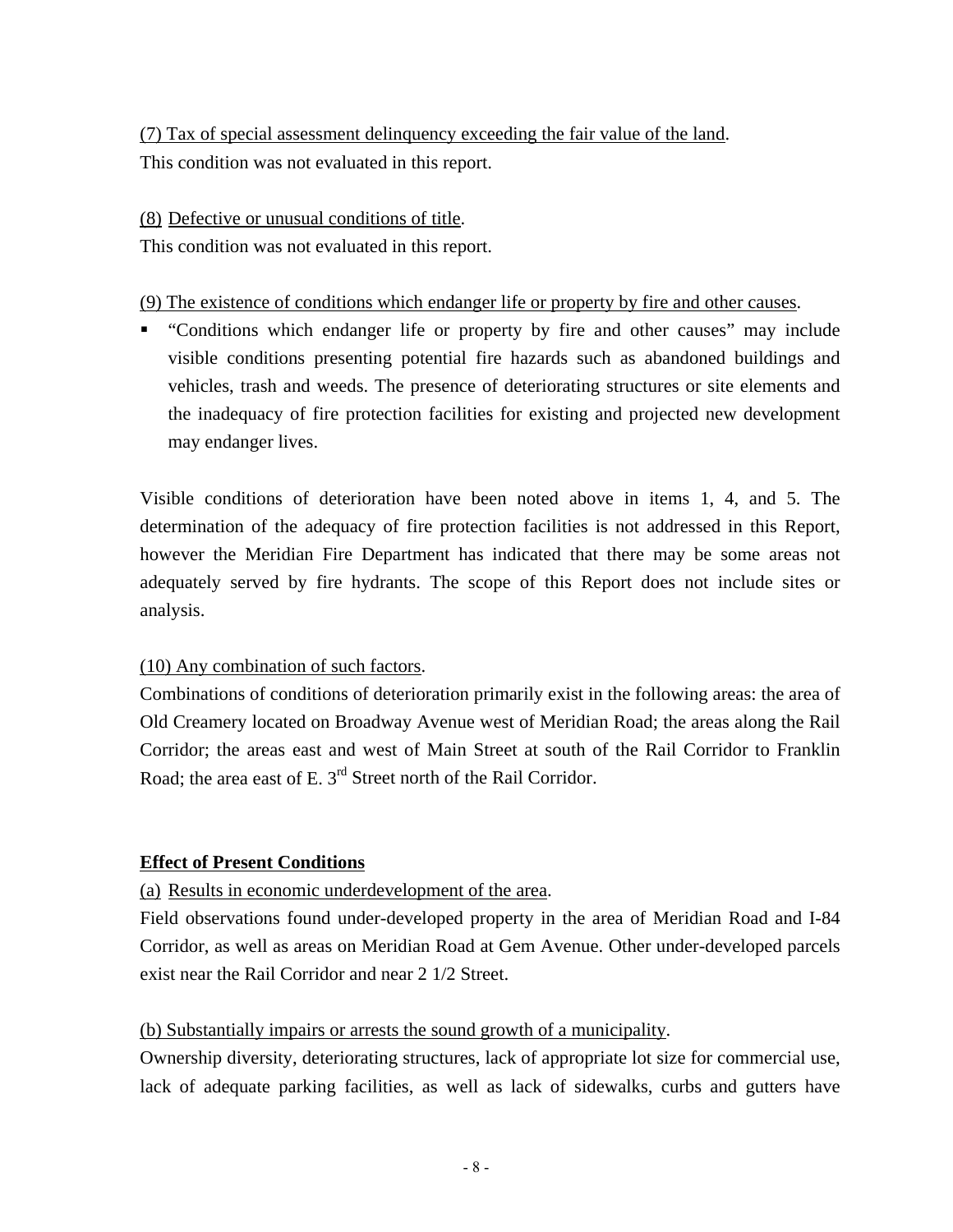substantially inhibited the sound growth of the downtown area. Because of these conditions, existing owners are often discouraged from upgrading and expanding. New development has been slowed or thwarted because of this lack of necessary infrastructure and proper configuration. Under-development, empty commercial structures and aging industrial properties have contributed to stagnation in the Downtown even while suburban strip areas have grown. Such uneven growth adversely affects the sound growth of the City because it distorts the City's capital improvement programming with attempts to catch up with the unmet infrastructure needs.

## (c) Retards the provision of housing accommodations or (d) constitutes an economic or social liability.

Older residential and industrial areas suffering from inadequate public infrastructure, as noted above, tend to increase public service costs without much increased generation of property and other taxes and thus tend to become an economic liability for the City.

## (d) And is a menace to the public health, safety, morals, or welfare in its present condition or welfare in its present condition or use.

The findings above conclude that the Area has become a modest health, safety, and economic liability because of deteriorating and empty properties, and lack of connected streets, sidewalks, emergency vehicle access. These conditions represent a threat to the public welfare, prosperity and safety of the community.

## **Open Land Area**

The characteristics listed in the definition of an open land area, Section 50-2903(7)(c) (above on page 2), are similar to those of deteriorated and deteriorating areas, Sections 50-2018(i) and 50-2903(7)(b), under the same or similar descriptions. The final term, "or otherwise," at least implies that a predominately open area shares some of the same characteristics as the previous definition of deteriorated area, Idaho Code Section 50-2903(7)(b). There is also an additional qualification that, "The provisions of Section 50-2008(d), Idaho Code, shall apply to open areas."

Section 50-2008(d), in Attachment A, lists the findings that the City Council must make in the ordinance approving an urban renewal plan. In addition, this section lists the special findings that the City Council must make "if the urban renewal area consists of an area of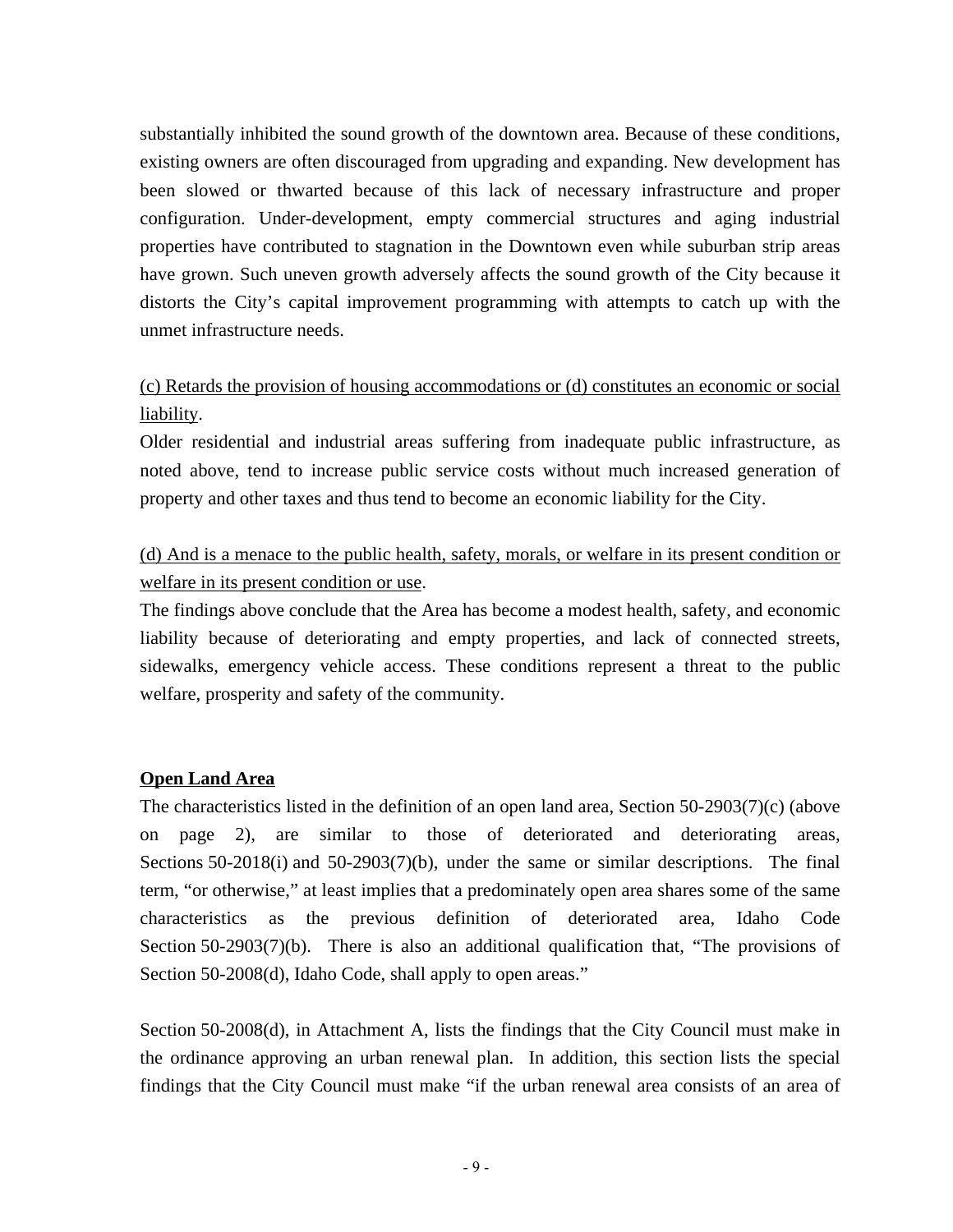open land to be acquired by the urban renewal agency." There are separate findings if the area of open land is to be developed for residential uses or for non-residential uses.

Open land areas may be acquired by the Agency and developed for nonresidential uses if such acquisition is needed to solve various problems associated with the land or the public infrastructure that have hindered its development. Problems included are defective or usual conditions of title, diversity of ownership, tax delinquency, improper subdivisions, outmoded street patterns, deterioration of site, and faulty lot layout. All of these problems are included in one form or another in the definition of deteriorated area in Section 50-2903(7)(b). The problems that are listed solely in Section 50-2008(d)(4)(2) (the Open Land section) include "economic disuse, unsuitable topography," and "the need for the correlation of the area with other areas of a municipality by streets and modern traffic requirements, or any combination of such factors or other conditions which retard development of the area." Hence, open land areas qualify to be included in an urban renewal plan if any of the standard 50-2018(i) and 50-2903(7)(b) characteristics apply. Such areas also qualify if any of the problems listed only in  $50-2008(d)(4)(2)$  apply. The large area of undeveloped land in the area north of I-84 and west of Meridian Road may qualify as "open land", as it has no sewer, water, or coordination with "modern traffic requirements."

## **Determination of Appropriateness of the Area for an Urban Renewal Project**

The Meridian City Council must make a policy decision determining whether or not the area constitutes a "deteriorating" area appropriate for urban renewal projects (Attachment D contains the definition of Urban Renewal Project as per Idaho Code). This report has provided evidence that the designated Downtown Meridian Urban Renewal Area constitutes a deteriorating area because of the presence of deteriorating, insanitary, unsafe, and faulty conditions.

The preparation and approval of an urban renewal plan, including a revenue allocation financing provision, will give the City and the Meridian Development Corporation additional resources to help solve the public infrastructure, land parcelization, and safety access problems in this area with urban renewal projects. Revenues generated from new development will help support improvement projects within the Area and stimulate new development.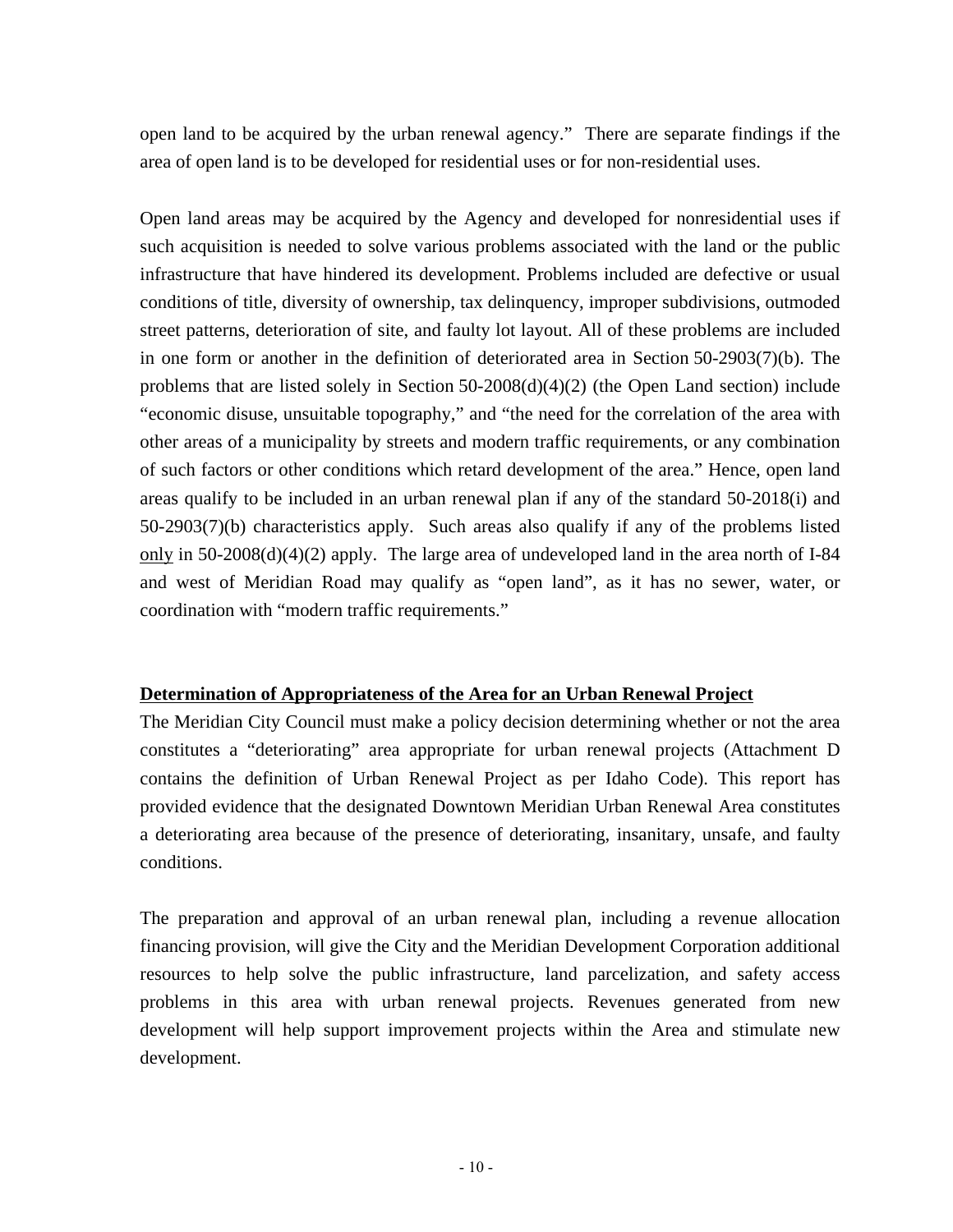#### ATTACHMENT A PREPARATION AND APPROVAL OF PLAN FOR URBAN RENEWAL PROJECT I. C. § 50-2008(d)

(d) Following [such] hearing, the local governing body may approve an urban renewal project and the plan therefore if it finds that (1) a feasible method exists for the location of families who will be displaced from the urban renewal area in decent, safe and sanitary dwelling accommodations within their means and without undue hardship to such families; (2) the urban renewal plan conforms to the general plan of the municipality as a whole; (3) the urban renewal plan gives due consideration to the provision of adequate park and recreational areas and facilities that may be desirable for neighborhood improvement, with special consideration for the health, safety and welfare of children residing in the general vicinity of the site covered by the plan; and (4) the urban renewal plan will afford maximum opportunity, consistent with the sound needs of the municipality as a whole, for the rehabilitation or redevelopment of the urban renewal area by private enterprise: Provided, that if the urban renewal area consists of an area of open land to be acquired by the urban renewal agency, such area shall not be so acquired unless (1) it is to be developed for residential uses, the local governing body shall determine that a shortage of housing of sound standards and design which is decent, safe and sanitary exists in the municipality; that the need for housing accommodations has been or will be increased as a result of the clearance of slums in other areas; that the conditions of blight in the area and the shortage of decent, safe and sanitary housing cause or contribute to an increase in and spread of disease and crime and constitute a menace to the public health, safety, morals, or welfare; and that the acquisition of the area for residential uses is an integral part of and essential to the program of the municipality,  $or (2)$  if it is to be developed for nonresidential uses, the local governing body shall determine that such nonresidential uses are necessary and appropriate to facilitate the proper growth and development of the community in accordance with sound planning standards and local community objectives, which acquisition may require the exercise of governmental action, as provided in this act, because of defective or unusual conditions of title, diversity of ownership, tax delinquency, improper subdivisions, outmoded street patterns, deterioration of site, economic disuse, unsuitable topography or faulty lot layouts, the need for the correlation of the area with other areas of a municipality by streets and modern traffic requirements, or any combination of such factors or other conditions which retard development of the area.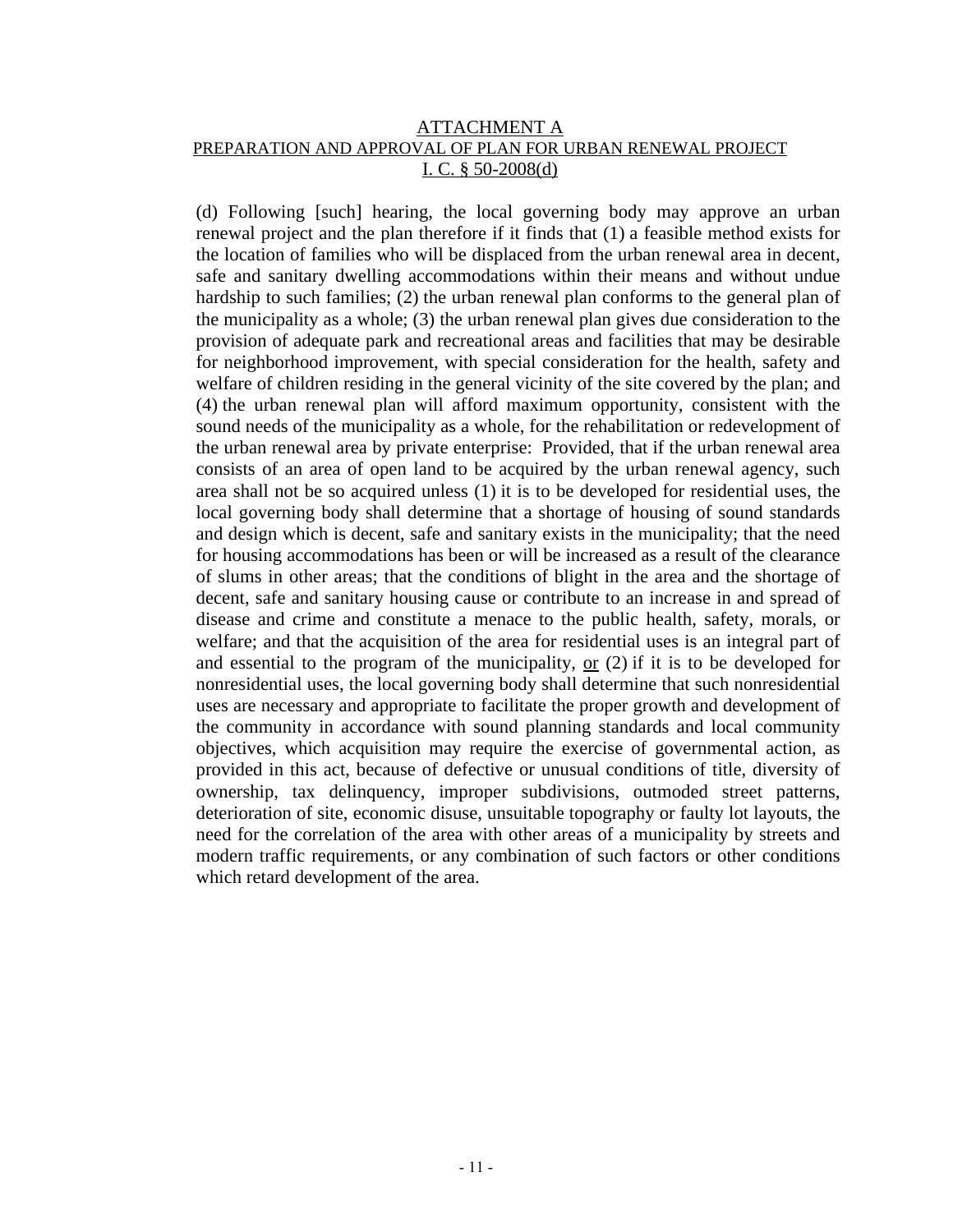# ATTACHMENT B MAP OF DOWNTOWN MERIDIAN URBAN RENEWAL AREA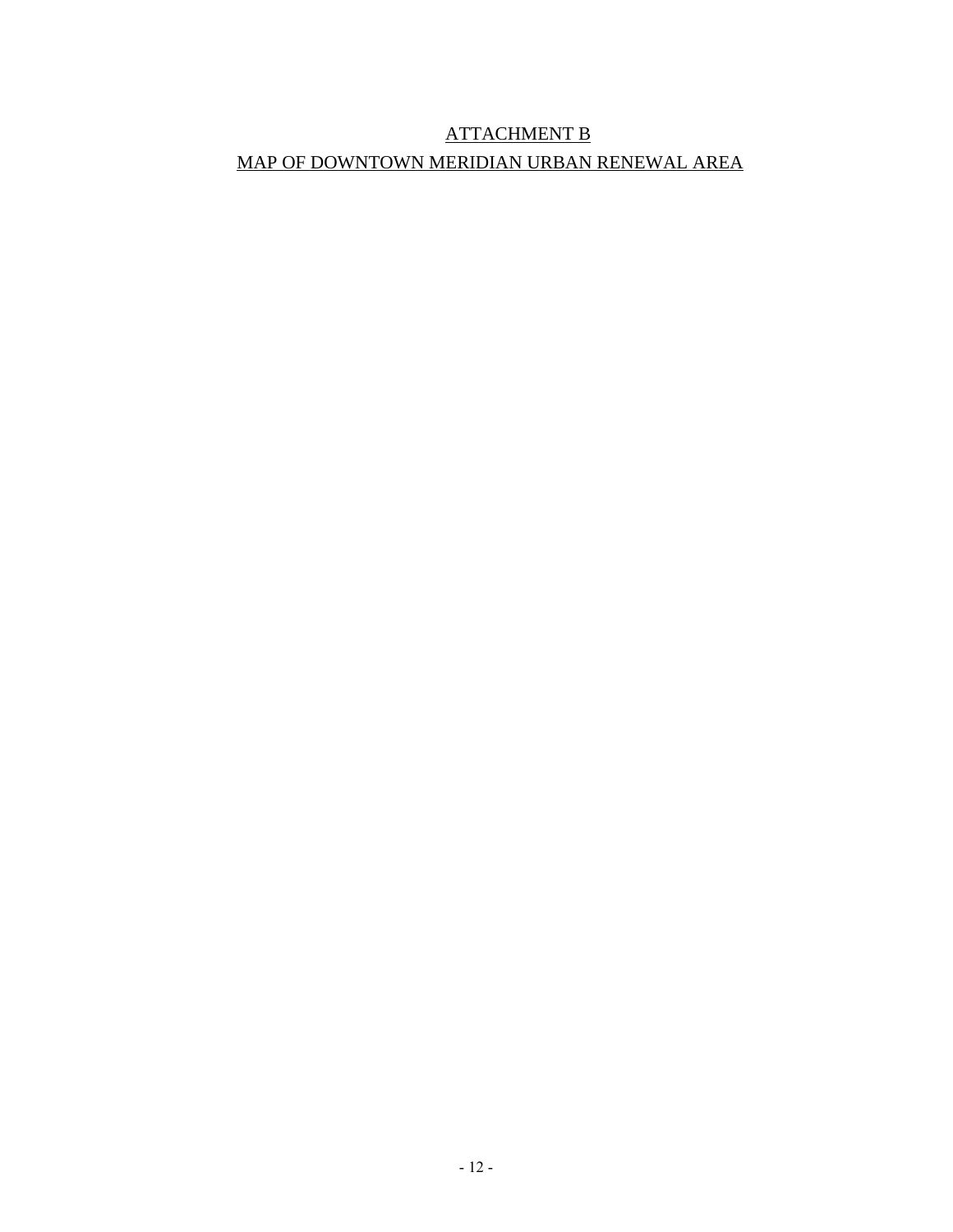## ATTACHMENT C **PHOTOGRAPHS**

These photographs were taken by McKibben + Cooper Architects in Late May and early June, 2002 of portions of the Downtown Meridian Urban Renewal Area. This is not a complete record of every site, but is intended to serve as support for the Report.